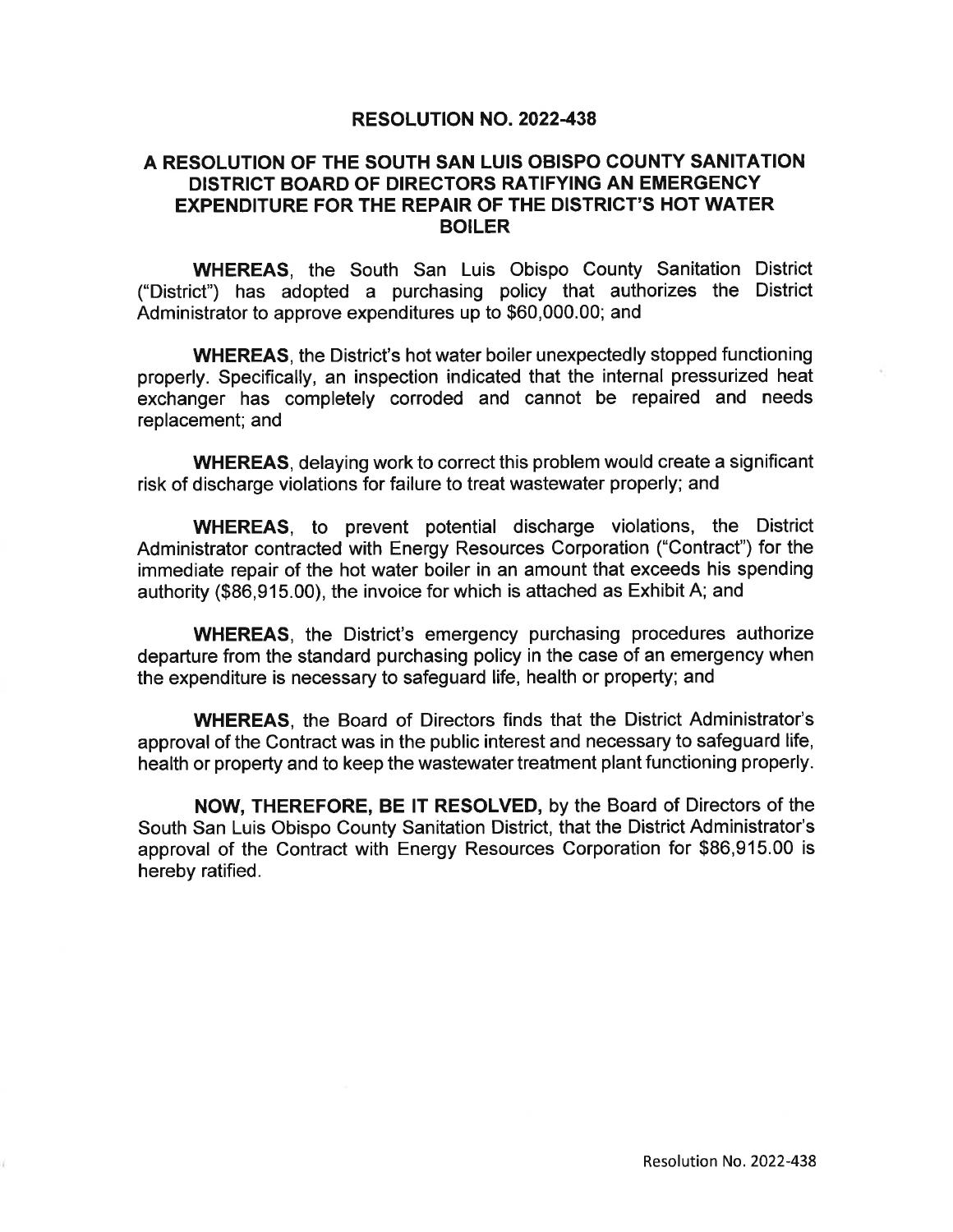PASSED AND ADOPTED at a regular meeting of the South San Luis Obispo County Sanitation District Board of Directors held this 19th day of January 2022. On the motion of Director *Lee* seconded by Director and Way of Bandary<br>
2022. On the motion of Director *Lee* seconded by Director

AYES: Lee, Ray Russom, Austin  $NOES:  $\emptyset$$ ABSENT: & ABSTAINED: X

man M

**BOARD CHAIR** 

ATTEST: **SECF** 

**APPROVED AS TO CONTENT:** 

DISTRICT ADMINISTRATOR

**APPROVED AS TO FORM:** 

**DISTRICT COUNSEL** 

## **EXHIBIT A**

Invoice for Energy Resources Corporation